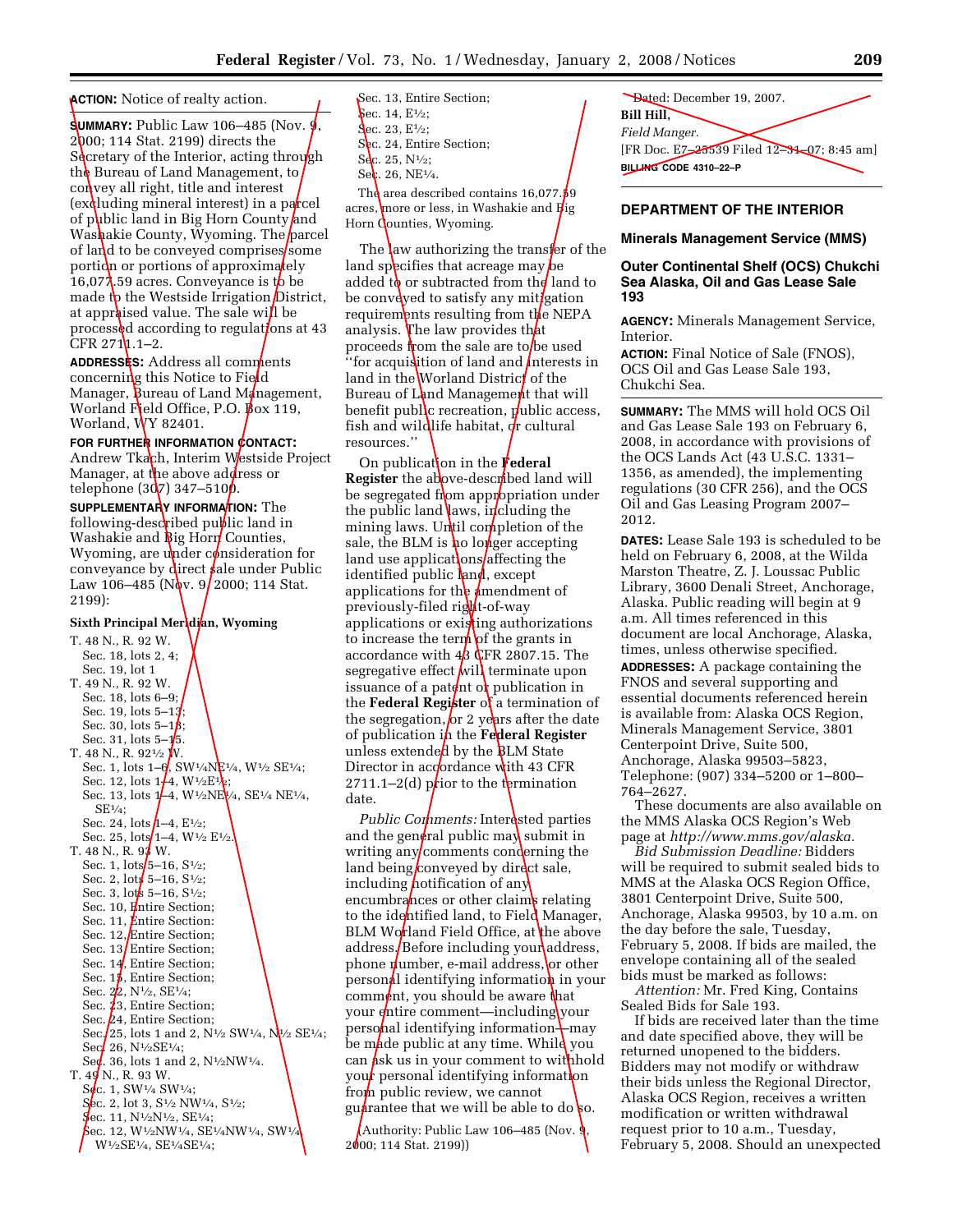event such as an earthquake or travel restrictions be significantly disruptive to bid submission, the Alaska OCS Region may extend the Bid Submission Deadline. Bidders may call (907) 334– 5200 for information about the possible extension of the Bid Submission Deadline due to such an event.

*Area Offered for Lease:* The MMS is offering for lease all whole and partial blocks listed in the document ''Blocks Available for Leasing in OCS Oil and Gas Lease Sale 193'' included in the FNOS 193 package. All of these blocks are shown on OCS Official Protraction Diagrams, and in some cases on Supplemental Official OCS Block Diagrams. The following OCS Official Protraction Diagrams pertain to the Sale 193 area and are available at *http:// www.mms.gov/ld/alaska.htm.* 

• NS 02–08, Unnamed, revised December 31, 1994

- NS 03–07, Unnamed, revised December 31, 1994
- NS 03–08, Unnamed, revised December 31, 1994
- NS 04–07, Unnamed, revised
- December 31, 1994
- NS 04–08, Unnamed, revised December 31, 1994
- NR 02–02, Tison, revised December 31, 1994
- NR 03–01, Karo, revised December 31, 1994
- NR 03–02, Posey, revised December 31, 1994
- NR 04–01, Hanna Shoal, revised September 30, 1997
- NR 04–02, Barrow, revised
- September 30, 1997
- NR 02–04, Studds, revised December 31, 1994
- NR 03–03, Colbert, revised
- December 31, 1994
- NR 03–04, Solivik Island, revised September 30, 1997
- NR 04-03, Wainwright, revised September 30, 1997
- NR 02–06, Chukchi Sea, revised December 31, 1994
- NR 03–05, Point Lay West, revised September 30, 1997

A listing of blocks included in the sale is available at the MMS office listed above. The locator map (available at *http://www.mms.gov/alaska*) may assist you in locating a particular block, but it should not be used for the official description of blocks available for lease. The OCS Official Protraction Diagrams constitute the official descriptions of the areas offered.

Note that block numbers may repeat between OCS Official Protraction Diagrams (OPD's). To uniquely describe a lease tract, you must reference both the OPD number and name and the block number.

*Statutes and Regulations:* Each lease issued in the lease sale is subject to the OCS Lands Act of August 7, 1953, 67 Stat. 462; 43 U.S.C. 1331, *et seq.*, as amended (92 Stat. 629), hereinafter called ''the Act''; all regulations issued pursuant to the Act and in existence upon the effective date of the lease; all regulations issued pursuant to the statute in the future which provide for the prevention of waste and conservation of the natural resources of the OCS and the protection of correlative rights therein; and all other applicable statutes and regulations.

*Lease Terms and Conditions:* The following lease terms and condition apply:

*Initial Period:* 10 years. *Minimum Bonus Bid Amounts:* \$25.00 per hectare, or a fraction thereof, for all blocks. Refer to the Final Notice of Sale, Chukchi Sea Sale 193 map, and the *Summary Table of Minimum Bids, Minimum Royalty Rates, and Rental* 

*Rates* shown below. *Rental Rates:* The Lessee shall pay the Lessor, on or before the first day of each lease year which commences prior to a discovery in paying quantities of oil or gas on the leased area, a rental at the rate shown below in the *Summary Table of Minimum Bids, Minimum Royalty Rates, and Rental Rates.* During the time period in which a lease is classified as producible, i.e., following a discovery in paying quantities, but before royaltybearing production begins, a rental of \$13 per hectare or fraction thereof, applies and is paid at the end of each lease year until the start of royaltybearing production.

*Minimum Royalty Rates:* After the start of royalty-bearing production and notwithstanding any royalty suspension which may apply, the Lessee shall pay the Lessor a minimum royalty of \$13 per hectare, or fraction thereof, to be paid at the expiration of each lease year with credit applied for actual royalty paid during the lease year. If actual royalty paid exceeds the minimum royalty requirement, then no minimum royalty payment is due.

*Royalty Rates:* A 121⁄2 percent royalty rate will apply for all blocks.

SUMMARY TABLE OF MINIMUM BIDS, MINIMUM ROYALTY RATES, AND RENTAL RATES

# **Terms (values per hectare or fraction thereof)**

| Royalty Rate                              | $12\frac{1}{2}\%$ fixed<br>\$25.00 |
|-------------------------------------------|------------------------------------|
| Minimum Bonus Bid<br>Minimum Royalty Rate | 13.00                              |
| <b>Rental Rates:</b>                      |                                    |
| Year 1                                    | 2.50                               |

# SUMMARY TABLE OF MINIMUM BIDS, MINIMUM ROYALTY RATES, AND RENTAL RATES—Continued

|         | 3.75  |
|---------|-------|
|         | 5.00  |
|         | 6.25  |
| Year 5  | 7.50  |
| Year 6  | 10.00 |
|         | 12.00 |
| Year 8  | 15.00 |
| Year 9  | 17.00 |
| Year 10 | 20.00 |
|         |       |

*Royalty Suspension:* Royalty suspension, prorated by lease acreage and subject to price thresholds, will apply to all blocks. In accordance with applicable regulations at 30 CFR 260, the following royalty suspension provisions will apply to leases issued as a result of Chukchi Sea Oil and Gas Lease Sale 193. In addition to these Royalty Suspension Provisions, please refer to 30 CFR 218.151 and applicable parts of 260.120–260.124 for regulations on royalty suspensions and rental obligations that will apply to your lease.

1. A lease in the Chukchi Sea, depending on surface area, will receive a royalty suspension volume (RSV) as follows:

| Lease size<br>(hectares) | <b>RSV</b><br>(million barrels<br>of oil equiva-<br>lent) |
|--------------------------|-----------------------------------------------------------|
| Less than 771            | 10                                                        |
| 771 to less than 1,541   | 20                                                        |
| 1,541 or more            | 30                                                        |

2. Natural gas must be measured in accordance with 30 CFR 203.73.

3. Each lessee must pay royalty on production that might otherwise receive royalty relief (in 30 CFR 260) for any calendar year during which the actual New York Mercantile Exchange (NYMEX) annual price for the light sweet crude oil or natural gas exceeds the threshold price (\$39 per barrel of oil or \$6.50 per million British thermal units (Btu) of gas, adjusted for inflation) in that year. Such production will be deducted from the remaining RSV. The actual NYMEX annual price for the commodity is defined as the arithmetic average of the daily closing prices for the ''nearby delivery month'' on the NYMEX in a calendar year. The actual NYMEX annual price for the commodity is calculated by averaging the commodity daily closing prices for each month in the year, and then averaging the 12 monthly averages.

(a) The threshold price in any year, say year *t*, is determined by inflating the base year 2004 price of \$39 per barrel of oil or \$6.50 per million Btu of gas.

This base year price is modified by the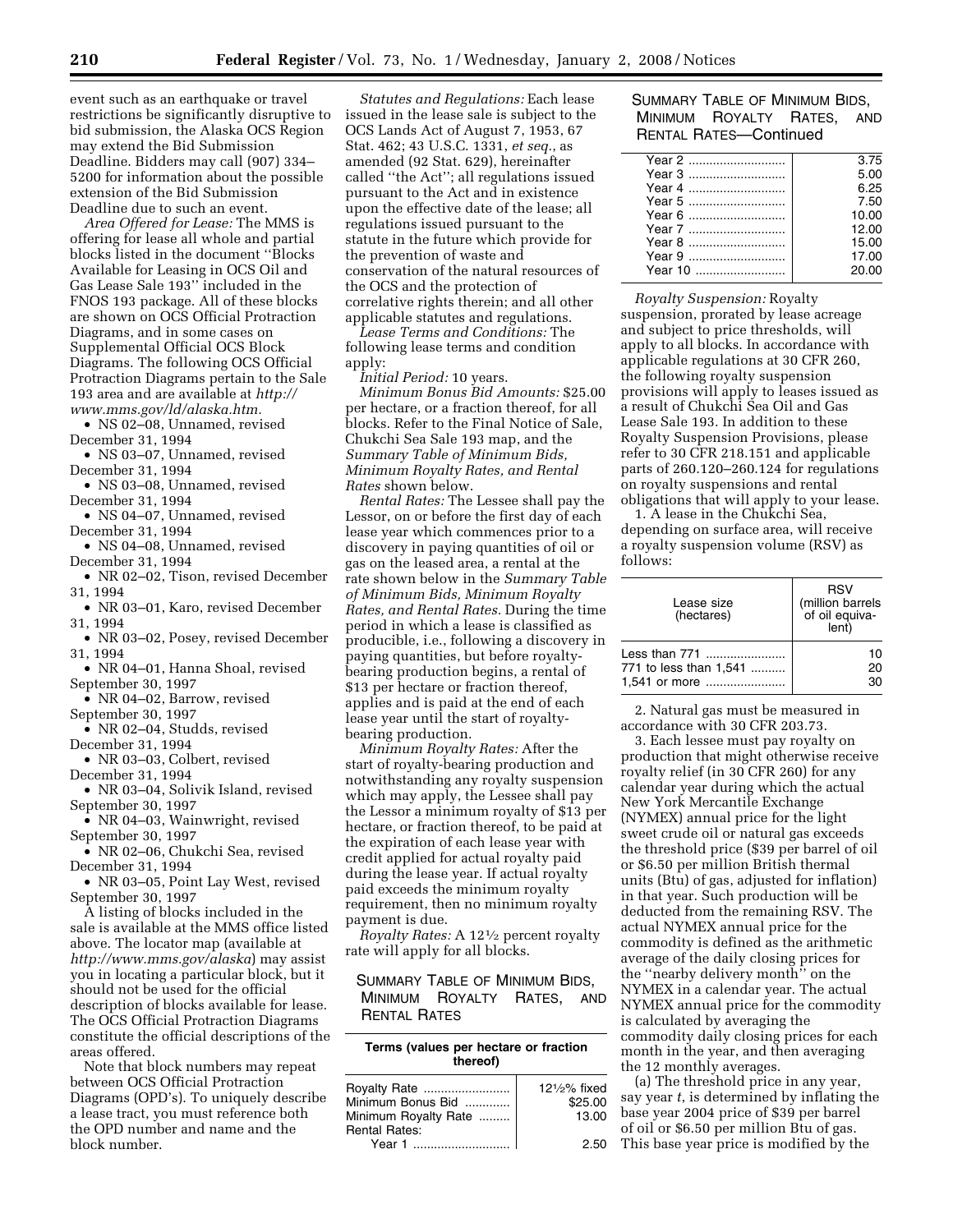percentage change in the implicit price deflator as reported by the U.S. Department of Commerce, Bureau of Economic Analysis, for the interval between 2004 and year *t*, resulting in the adjusted threshold price for year *t*. For example, if the deflator indicates that inflation is 1.6 percent in 2005, 2.1 percent in 2006, 2.5 percent in 2007, and 2.5 percent for 2008, then the threshold price in calendar year 2008 would become \$42.50 per barrel of oil and \$7.08 per million Btu of gas. Therefore, royalty on oil production in calendar year 2008 would be due if the 2008 actual NYMEX oil price, as calculated above, exceeds \$42.50 per barrel. The royalty on gas production in calendar year 2008 would be due if the 2008 actual NYMEX gas price, as calculated above, exceeds \$7.08 per million Btu.

(b) Royalties on production, when the actual NYMEX annual price of the commodity exceeds the threshold price in any calendar year, must be paid no later than 90 days after the end of that calendar year. (See 30 CFR 260.122(b)). Also, when the actual NYMEX annual price of the commodity exceeds the threshold price in any calendar year, royalties on production must be provisionally paid in the following calendar year. (See 30 CFR 260.122(c)).

4. In the case of a Sale 193 lease that is part of an approved unit agreement, allocated production from the unit can only apply against the lease's RSV if that lease is included in an approved participating area. The RSV will be applied to each lease consistent with the production allocation schedule approved by the MMS for the participating area. Participating area means all or parts of unit tracts described and designated as a Participating Area under the unit agreement for the purposes of allocating one or more unitized substances produced from a reservoir.

5. A lessee must resume paying full royalties on the first day of the month following the month in which the RSV is exhausted. Lessees do not owe royalties for the remainder of the month in which the RSV is exhausted, unless the actual NYMEX annual price of the commodity exceeds the threshold price for that year.

6. The MMS will provide notice when the actual NYMEX annual price of the commodity is above the threshold price. Information on actual and threshold prices can be found at the MMS Web site (*www.mms.gov/econ*).

*Stipulations and Information to Lessees:* The documents entitled ''Final Lease Stipulations'' and ''Final Information to Lessees'' for Oil and Gas

Lease Sale 193 contain the text of the Final Stipulations and the Information to Lessees clauses. These documents are included in the FNOS 193 package.

As required by the MMS, each company that has been awarded a lease must execute all copies of the lease (Form MMS–2005 (March 1986) as amended), pay by electronic funds transfer (EFT) the balance of the bonus bid amount and the first year's rental for each lease issued in accordance with the requirements of 30 CFR 218.155, and satisfy the bonding requirements of 30 CFR 256, subpart I, as amended.

*Debarment and Suspension (Nonprocurement):* In accordance with regulations pursuant to 2 CFR, part 180, and 2 CFR, part 1400, the lessee shall comply with the U.S. Department of the Interior's nonprocurement debarment and suspension requirements and agree to communicate this requirement to comply with these regulations to persons with whom the lessee does business as it relates to this lease by including this term as a condition to enter into their contracts and other transactions. Execution of the lease, which includes an Addendum specific to debarment, by each lessee constitutes notification to the MMS that each lessee is not excluded, disqualified, or convicted of a crime as described in 2 CFR 180.335, unless the lessee has provided a statement disclosing information as described in 2 CFR 180.335, and the MMS receives an exception from the U.S. Department of the Interior as described in 2 CFR 180.135 and 180.400.

*Method of Bidding:* For each block bid upon, a bidder must submit a separate signed bid in a sealed envelope labeled ''Sealed Bid for Oil and Gas Lease Sale 193, not to be opened until 9 a.m., Wednesday, February 6, 2008.'' The total amount of the bid must be in whole dollars; any cent amount above the whole dollar will be ignored by MMS. Details of the information required on the bid(s) and the bid envelope(s) are specified in the document ''Bid Form and Envelope'' contained in the FNOS 193 package.

*Restricted Joint Bidders:* The MMS published a list of restricted joint bidders, which applies to this sale, in the **Federal Register** at 72 FR 64088 on November 14, 2007. Bidders submitting joint bids must state on the bid form the proportionate interest of each participating bidder, in percent to a maximum of five decimal places, i.e. 33.33333 percent. The MMS may require bidders to submit additional documents in accordance with 30 CFR 256.46. The MMS warns bidders against violation of 18 U.S.C. 1860 prohibiting

unlawful combination or intimidation of bidders. Bidders must execute all documents in conformance with signatory authorizations on file in the Alaska OCS Region. Partnerships also must submit or have on file a list of signatories authorized to bind the partnership. Bidders are advised that MMS considers the signed bid to be a legally binding obligation on the part of the bidder(s) to comply with all applicable regulations, including paying the one-fifth bonus bid amount on all high bids. A statement to this effect must be included on each bid (see the document ''Bid Form and Envelope'' contained in the FNOS 193 package).

*Bonus Bid Deposit:* Each bidder submitting an apparent high bid must submit a bonus bid deposit to the MMS equal to one-fifth of the bonus bid amount for each such bid. Under the authority granted by 30 CFR 256.46(b), MMS will require bidders to use EFT procedures for payment of the one-fifth bonus bid deposits for Sale 193. Payment of the deposit will be due by 1:00 p.m. Eastern Time the day following bid reading. Detailed bid deposit procedures for Sale 193 will be found within the ''Instructions for Making EFT Bonus Payments'' document on the MMS Web site.

**Note:** Certain bid submitters [i.e., those that are not currently an OCS mineral lease record title holder or designated operator or those that have ever defaulted on a one-fifth bonus payment (EFT or otherwise)] are required to guarantee (secure) their one-fifth bonus payment prior to the submission of bids. For those who must secure the EFT one-fifth bonus payment, one of the following options may be used: (1) Provide a third-party guarantee; (2) Amend bond coverage; (3) Provide a letter of credit; or (4) Provide a lump sum payment in advance via EFT. The EFT instructions specify the requirements for each option.

Payment of the deposit does not constitute and shall not be construed as acceptance of any bid on behalf of the United States. If a lease is awarded, MMS requests that only one transaction be used for payment of the four-fifths bonus bid amount and the first year's rental.

*Withdrawal of Blocks:* The United States reserves the right to withdraw any block from this sale prior to issuance of a written acceptance of a bid for the block.

*Acceptance, Rejection, or Return of Bids:* The United States reserves the right to reject any and all bids. In any case, no bid will be accepted, and no lease for any block will be awarded to any bidder, unless the bidder has complied with all requirements of this Notice, including the documents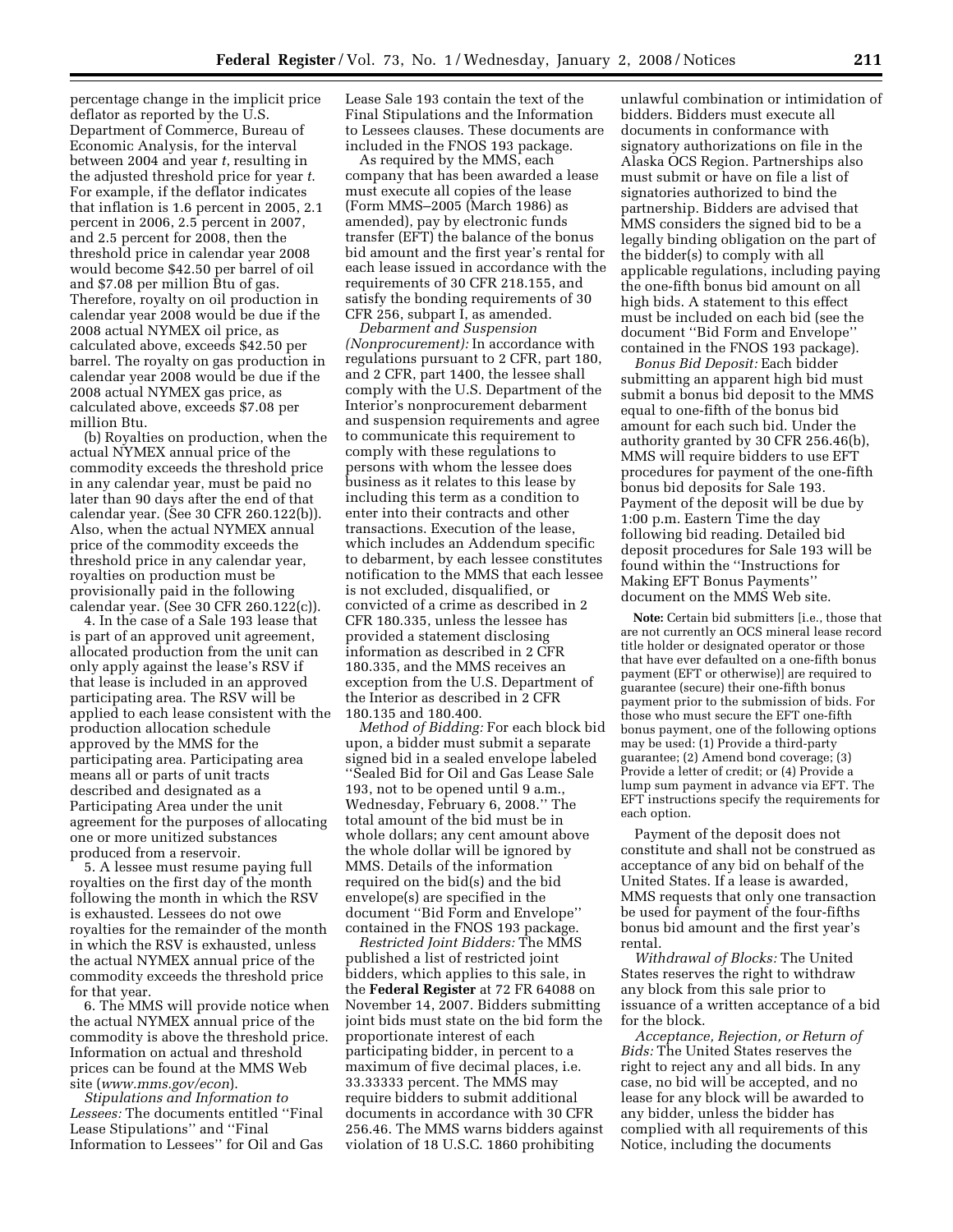contained in the associated FNOS package for Sale 193 and applicable regulations; the bid is the highest valid bid; and the amount of the bid has been determined to be adequate by the authorized officer. The Attorney General of the United States may also review the results of the lease sale prior to the acceptance of bids and issuance of leases. Any bid submitted that does not conform to the requirements of this Notice; the OCS Lands Act, as amended; or applicable regulations may be returned to the person submitting that bid by the Regional Director and not considered for acceptance. To ensure that the Government receives a fair return for the conveyance of lease rights for this sale, high bids will be evaluated in accordance with MMS bid adequacy procedures.

*Successful Bidders:* As required by MMS, each company that has been awarded a lease must execute all 3 copies of the lease (Form MMS–2005 (March 1986) as amended), pay by EFT the balance of the bonus bid amount and the first year's rental for each lease issued in accordance with the requirements of 30 CFR 218.155, and satisfy the bonding requirements of 30 CFR 256, Subpart I.

*Affirmative Action:* MMS requests that, prior to bidding, Equal Opportunity Affirmative Action Representation Form MMS 2032 (June 1985) and Equal Opportunity Compliance Report Certification Form MMS 2033 (June 1985) be on file in the Alaska OCS Region. This certification is required by 41 CFR 60 and Executive Order No. 11246 of September 24, 1965, as amended by Executive Order Nos. 11375 (October 13, 1967), 12086 (October 5, 1978), and 13279 (December 12, 2002). In any event, prior to the execution of any lease contract, both forms are required to be on file in the Alaska OCS Region.

*Notice of Bidding Systems:* Section 8(a)(8) (43 U.S.C. 1337(a)(8)) of the OCS Lands Act requires that, at least 30 days before any lease sale, a Notice be submitted to Congress and published in the **Federal Register**. This Notice of Bidding Systems is for OCS Lease Sale 193, Chukchi Sea, scheduled to be held on February 6, 2008. In Sale 193, all

blocks are being offered under a bidding system that uses a cash bonus and a fixed royalty of 121⁄2 percent with a royalty suspension of up to 30 million barrels of oil equivalent per lease. The amount of royalty suspension available on each lease is dependent on the area of the lease and specified in the Sale Notice. This bidding system is authorized under  $30$  CFR  $260.110(g)$ , which allows use of a cash bonus bid with a royalty rate of not less than 12  $\frac{1}{2}$  percent and with suspension of royalties for a period, volume, or value of production, and an annual rental. Analysis performed by MMS indicates that use of this system provides an incentive for development of this area while ensuring that a fair sharing of revenues will result if major discoveries are made and produced.

*Geophysical Data and Information Statement:* Pursuant to 30 CFR 251.12, MMS has a right to access geophysical data and information, as well as reprocessed versions of the data, collected under a permit in the OCS. Every bidder submitting a bid on a block in Sale 193, or participating as a joint bidder in such a bid, must submit a Geophysical Data and Information Statement (GDIS) identifying any processed or reprocessed pre- and poststack geophysical data and information used as part of the decision to bid or participate in a bid on the block. The GDIS should clearly identify the survey type (2–D or 3–D), survey extent (i.e., number of line miles for 2D or number of blocks for 3D), and imaging type (prestack, post-stack and migration (time and/or depth) algorithm) of the data and information. The statement must also include the name and phone number of a contact person and an alternate, who are both knowledgeable about the data listed, the owner or controller of the reprocessed data or information, the survey from which the data were reprocessed and the owner/controller of the original data set, the date of reprocessing and whether the data were processed in-house or by a contractor. In the event such data and information include multiple data sets processed from the same survey using different velocity models or different processing

parameters, you should identify only the highest quality data set used for bid preparation. The MMS reserves the right to query about alternate data sets and to quality check and compare the listed and alternative data sets to determine which data set most closely meets the needs of the fair-market-value determination process.

The statement must also identify each block upon which a bidder participated in a bid but for which it does not possess or control such data and information.

In the event your company supplies any type of data to the MMS, in order to get reimbursed, your company must be registered with the Central Contractor Registration (CCR) at *http:// www.ccr.gov.* This is a requirement that was implemented on October 1, 2003, and requires all entities doing business with the Government to complete a business profile in the CCR and update it annually. Payments are made electronically based on the information contained in the CCR. Therefore, if your company is not actively registered in the CCR, MMS will not be able to reimburse or pay your company for any data supplied.

Protecting and disclosing data and information listed on the GDIS to the public is governed by 30 CFR 251.14. Except as specified in that section or in 30 CFR 250 and 252, if the Regional Director determines any data or information are exempt from public disclosure under 30 CFR 251.14(a), MMS will not provide the data and information to any State or to the executive of any local government or to the public unless the bidder and all third parties agree to the disclosure. For this reason, the bidder is instructed to submit the GDIS in a separate, sealed envelope at the time of bid submission. An example of the GDIS and a sample of the Geophysical Information envelope are available at the MMS Alaska OCS Region's Web page at *http://www.mms.gov/alaska.* 

Dated: December 20, 2007.

# **Randall B. Luthi,**

*Director, Minerals Management Service.*  **BILLING CODE 4310–MR–P**